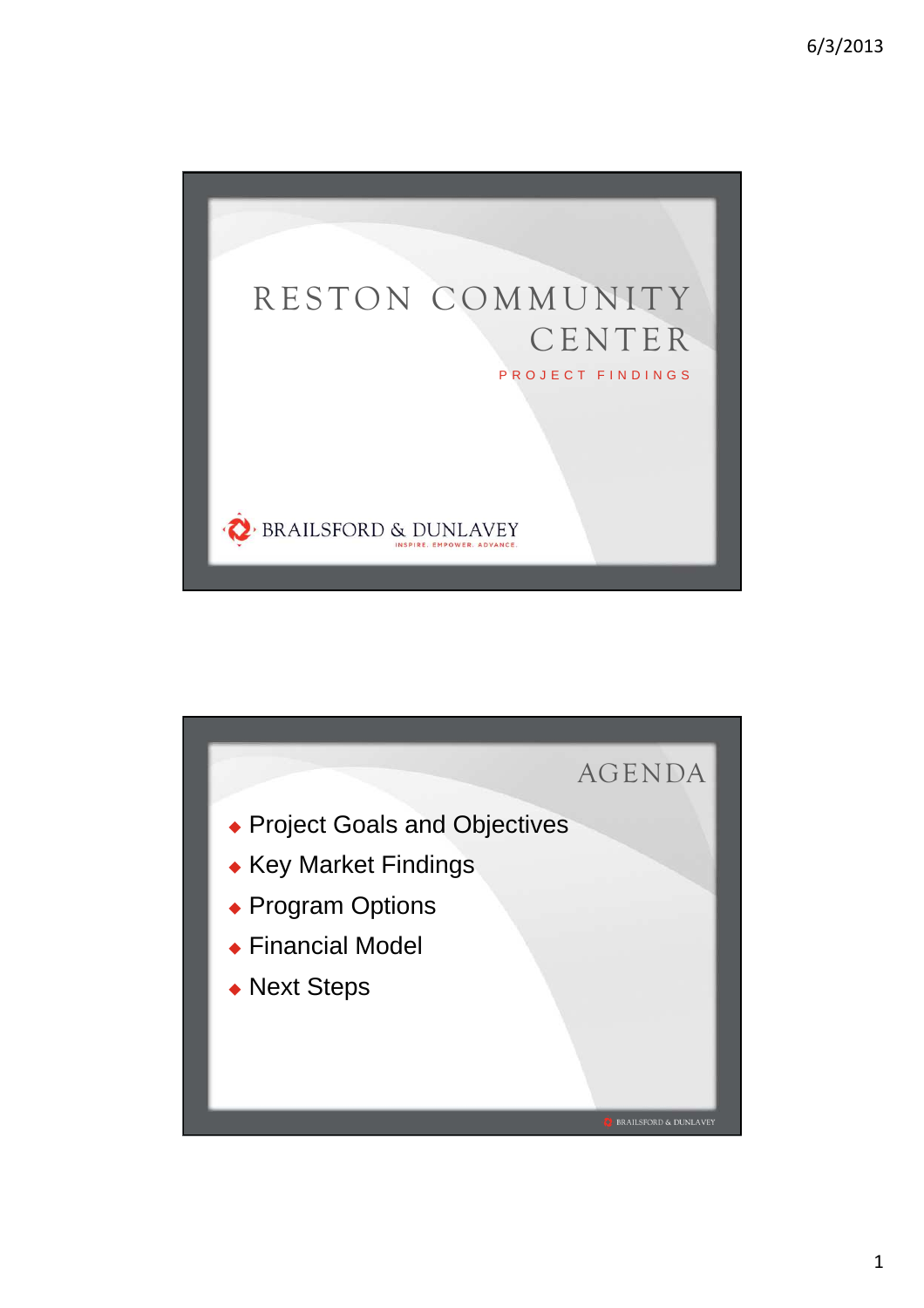# PROJECT GOALS & OBJECTIVE I

- Conduct community meetings to establish a program and targeted outcomes for the project
- Update the competitive context to understand what existing/planned facilities could impact utilization and participation rates

BRAILSFORD & DUNLAVEY

**BRAILSFORD & DUNLAVEY** 

- Update program and cost estimates
- Update the financial model

# MARKET FINDINGS

- B&D examined a series of key factors in order to frame the issues what would affect demand and financial feasibility of a new project:
	- Demographics
	- Participation Analysis and Demand **Reconciliation**
	- Competitive Context Analysis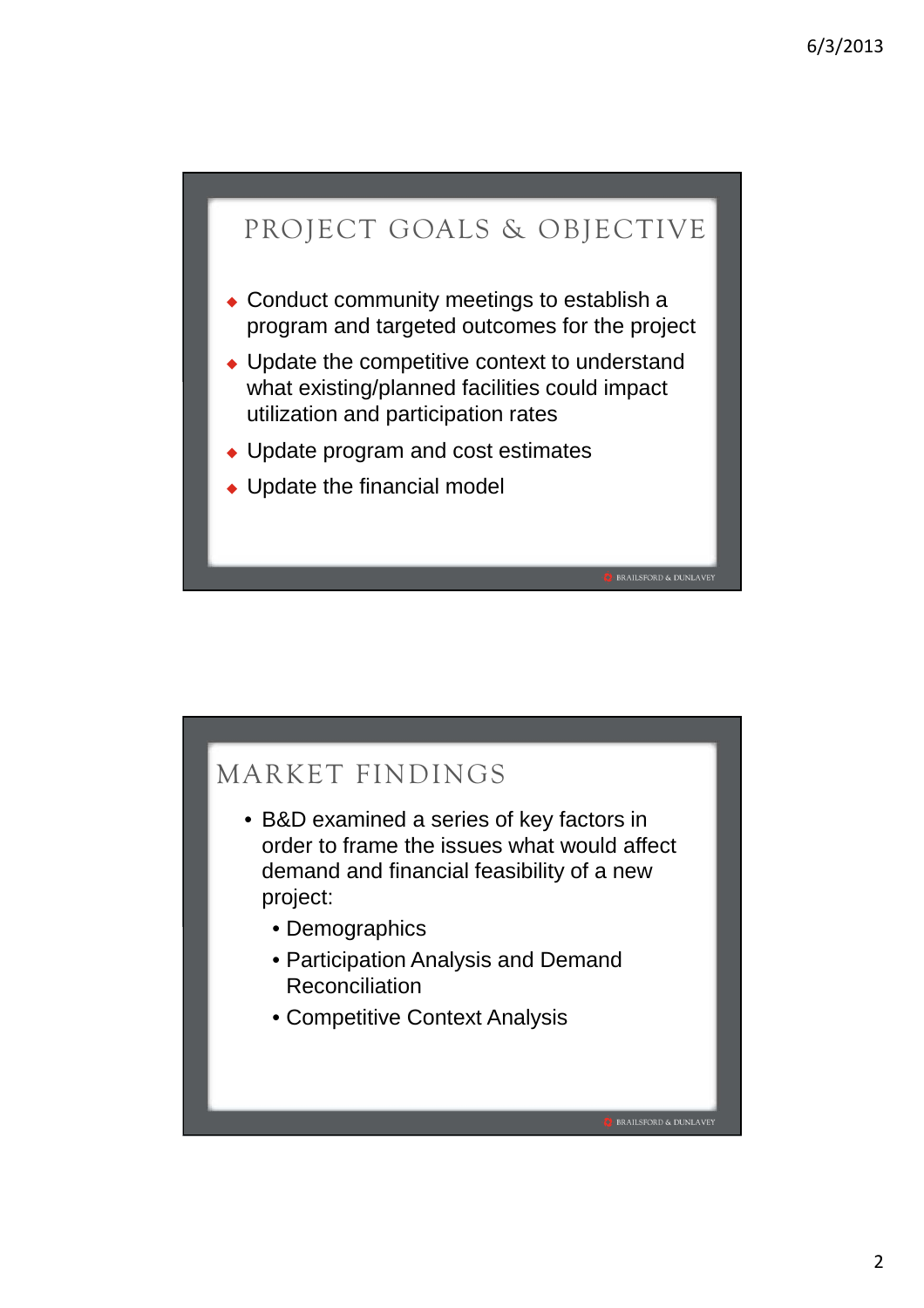### MARKET FINDINGS

#### **Community Input:**

- Aquatics are a big part of Reston, and serve all age groups and abilities. It was stated that current demand exceeds the capacity of existing facilities, forcing programs to turn away potential users. The conditions of the current pool limit the functionality and ability to appropriately serve multiple types of users.
- Additional expressed needs:
	- Weight and fitness
	- Multipurpose courts
	- Multipurpose rooms



#### **Community Concerns:**

- Location of facility and space needs.
- Existing and planned private facilities entering the market, and the impact this would have on future plans to expand recreation by RCC.

**BRAILSFORD & DUNLAVEY** 

• Project costs, and net cost recovery.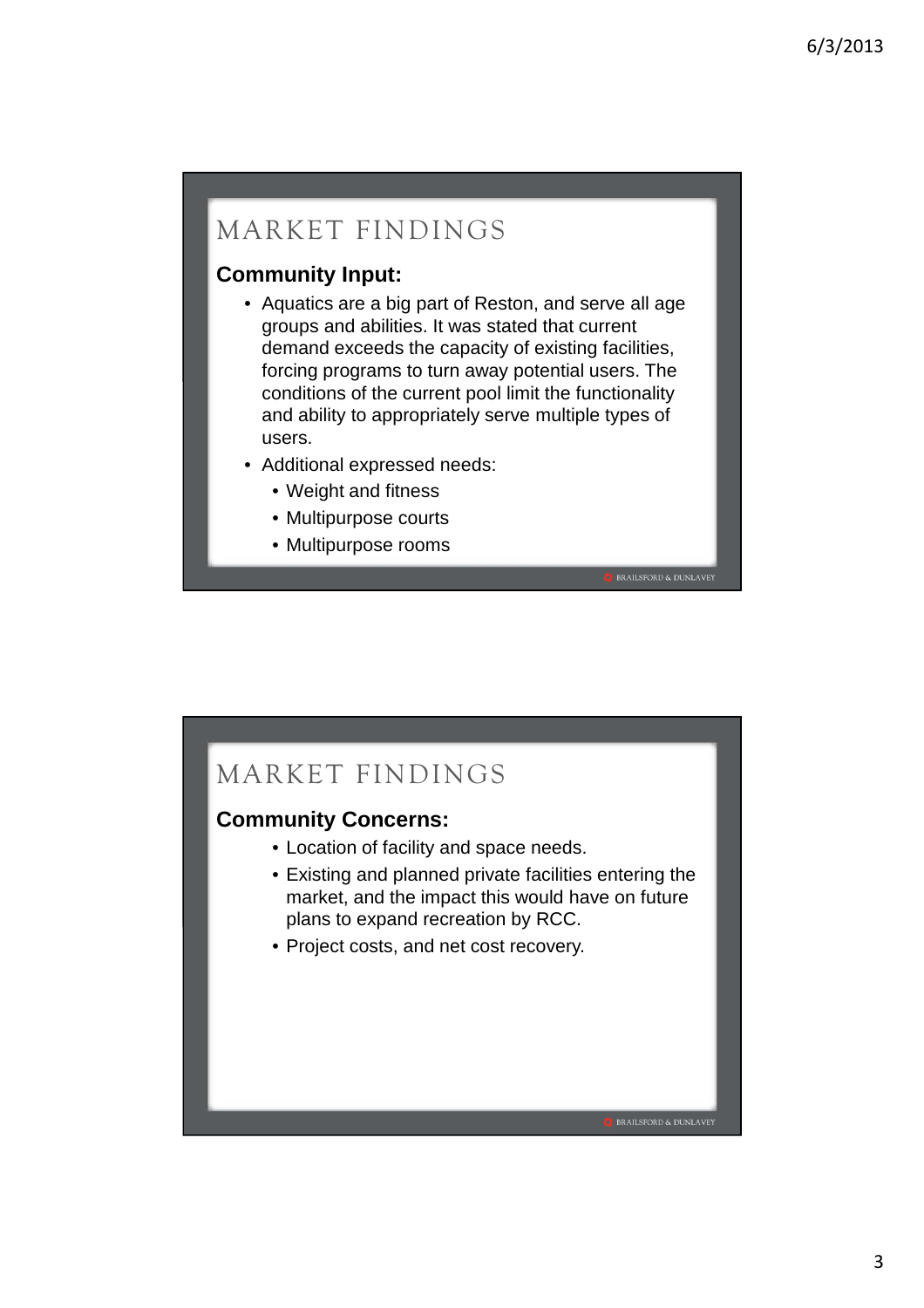

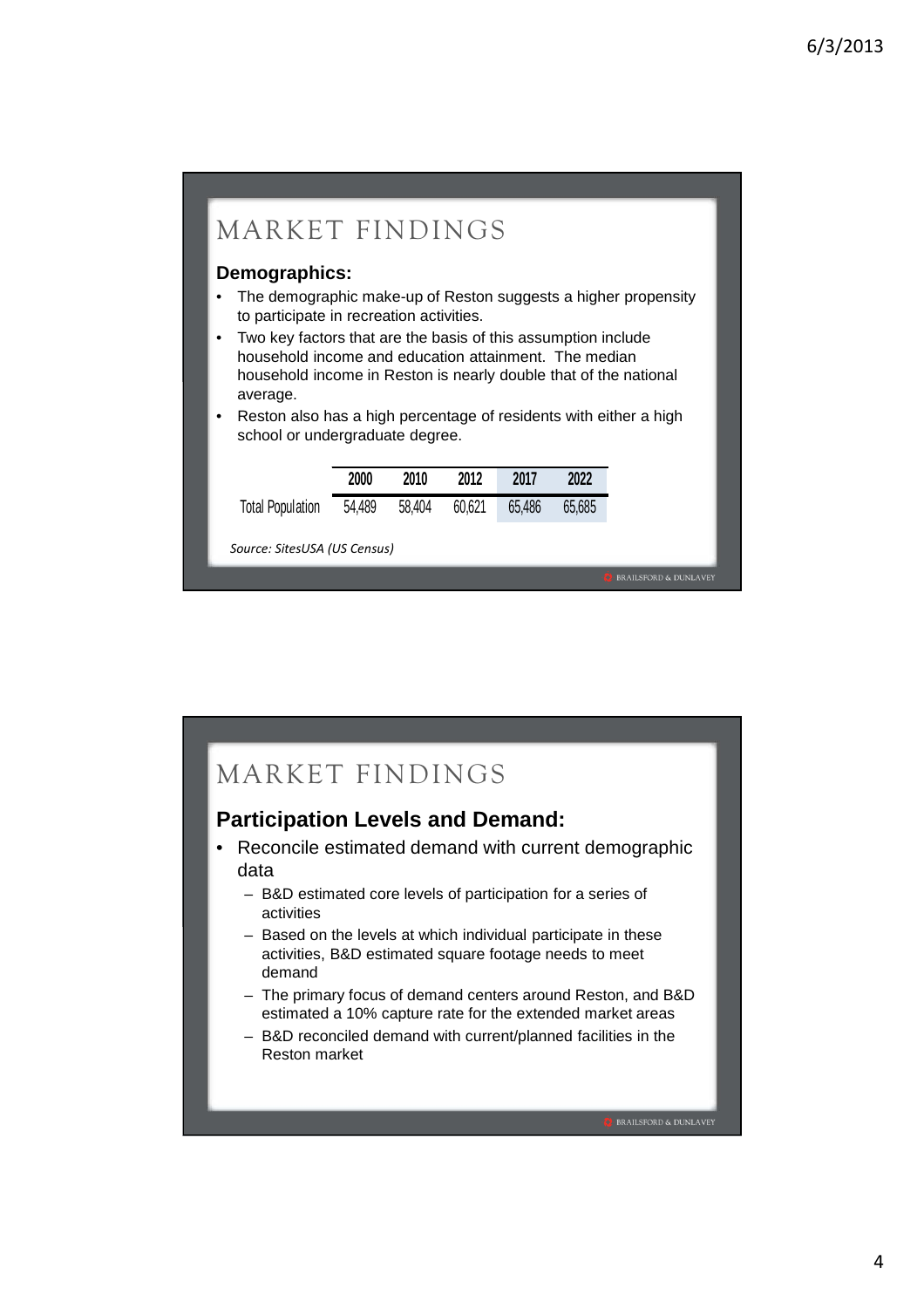### MARKET FINDINGS

#### **Participation Levels and Demand:**

- Fitness activities: Aerobics, Pilates, Yoga, and Tai Chi
- Weight and Fitness activities: Elliptical Motion Trainer, Stationary Cycling, Treadmill, Free Weights, Weight/Resistance Machines
- Gymnasium activities: Basketball, Indoor Soccer, Volleyball
- Aquatic activities: Aquatic Exercise, Lap Swimming

## MARKET FINDINGS

|                                | Participants |            |             |  |
|--------------------------------|--------------|------------|-------------|--|
| Activity                       | Reston       | 0-5 Market | 5-10 Market |  |
| <b>Fitness Activities</b>      | 7.302        | 20.401     | 63,878      |  |
| Weight and Fitness             | 25,699       | 72,048     | 227,455     |  |
| Gymnasium                      | 4,132        | 16,165     | 51,639      |  |
| Aquatics                       | 2.138        | 6.368      | 19.019      |  |
| <b>Total Core Participants</b> | 39,270       | 114,981    | 361,990     |  |

|                                | Participants Most Likely to Use Private/Public Facility |            |             |  |  |
|--------------------------------|---------------------------------------------------------|------------|-------------|--|--|
| <b>Activity</b>                | Reston                                                  | 0-5 Market | 5-10 Market |  |  |
| <b>Fitness Activities</b>      | 3.035                                                   | 8.039      | 24,462      |  |  |
| Weight and Fitness             | 13,958                                                  | 36,971     | 111,831     |  |  |
| Gymnasium                      | 3,534                                                   | 9.592      | 29,157      |  |  |
| Aquatics                       | 1.449                                                   | 3.897      | 11,839      |  |  |
| <b>Total Core Participants</b> | 21,977                                                  | 58,499     | 177.289     |  |  |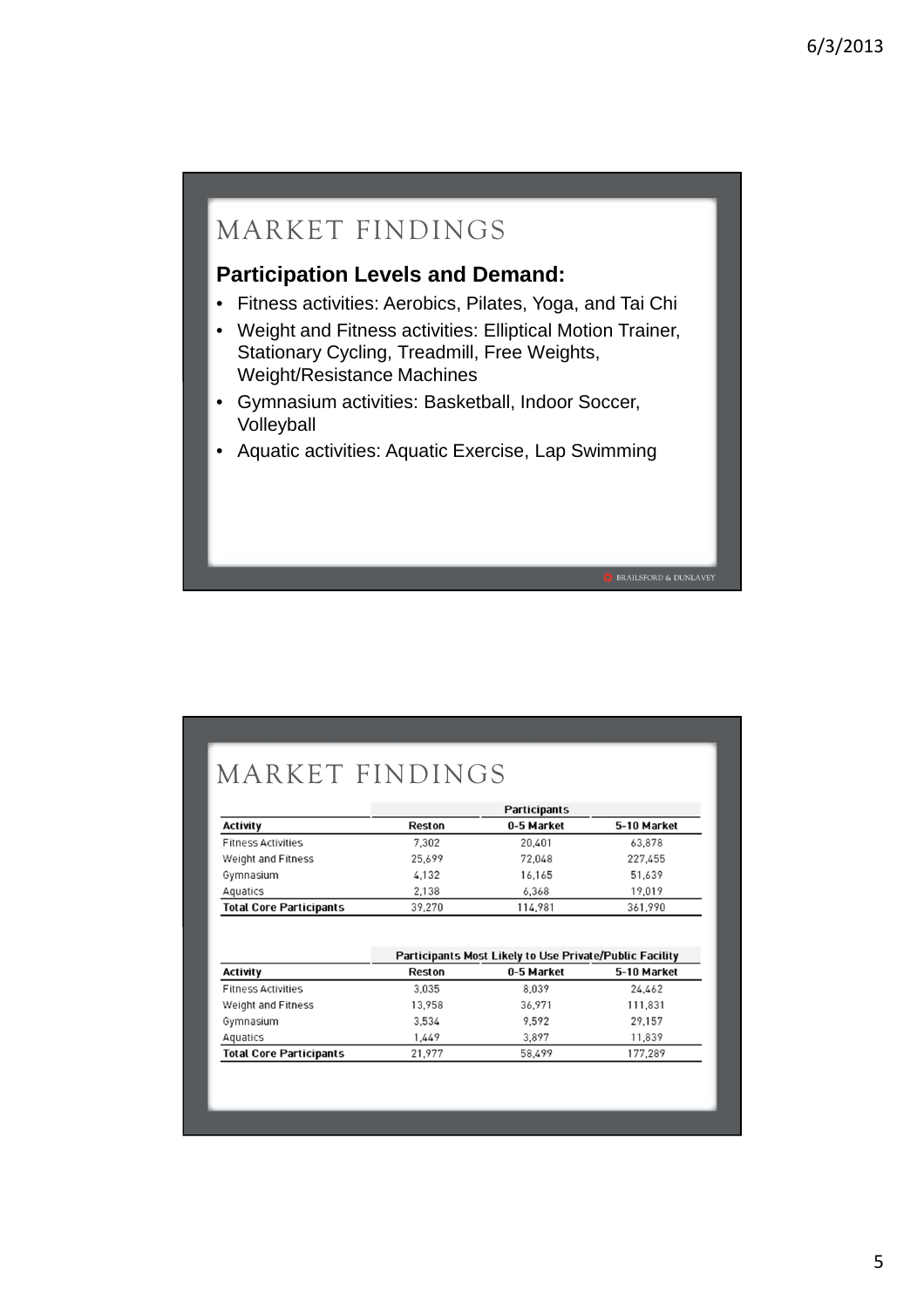

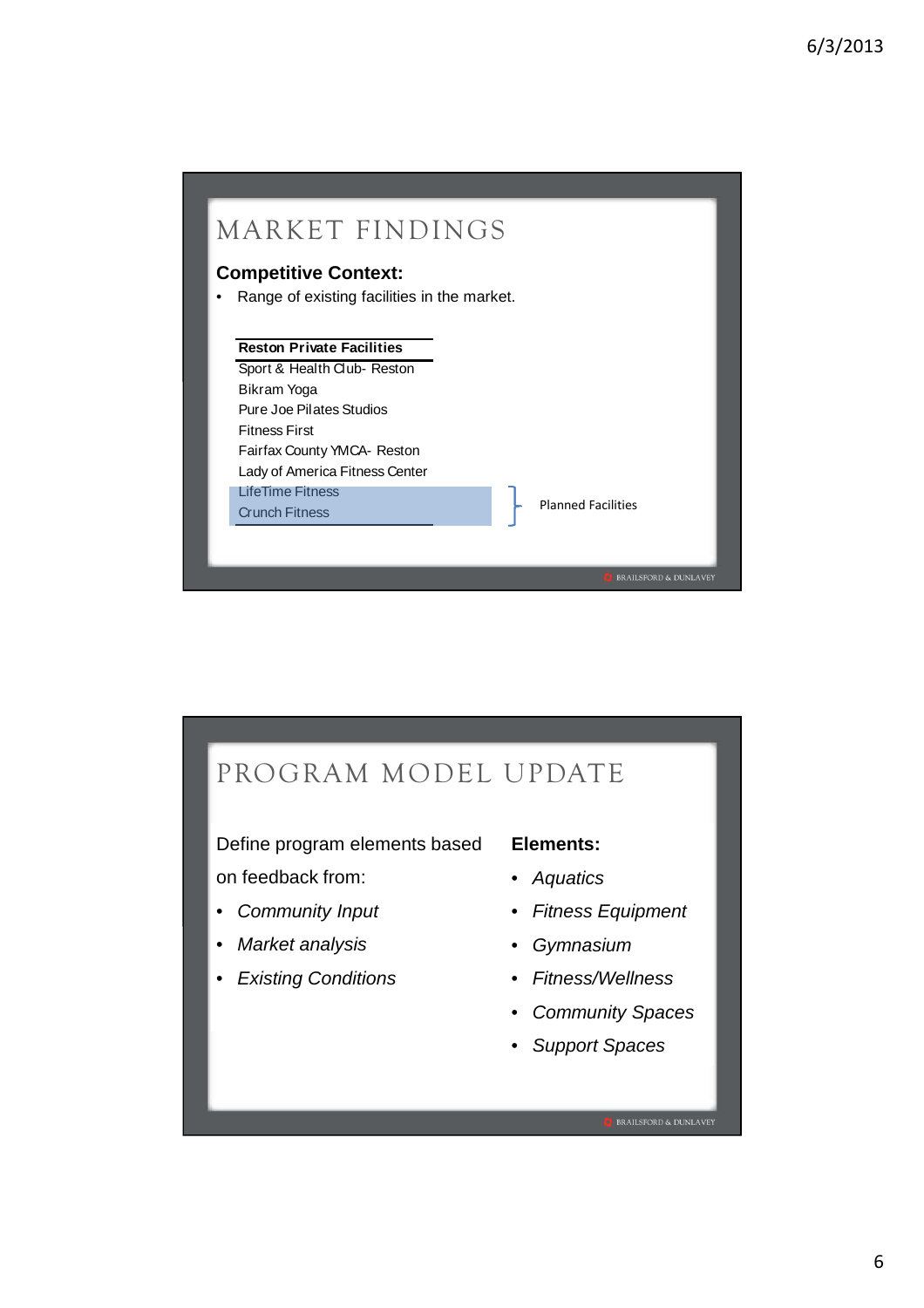

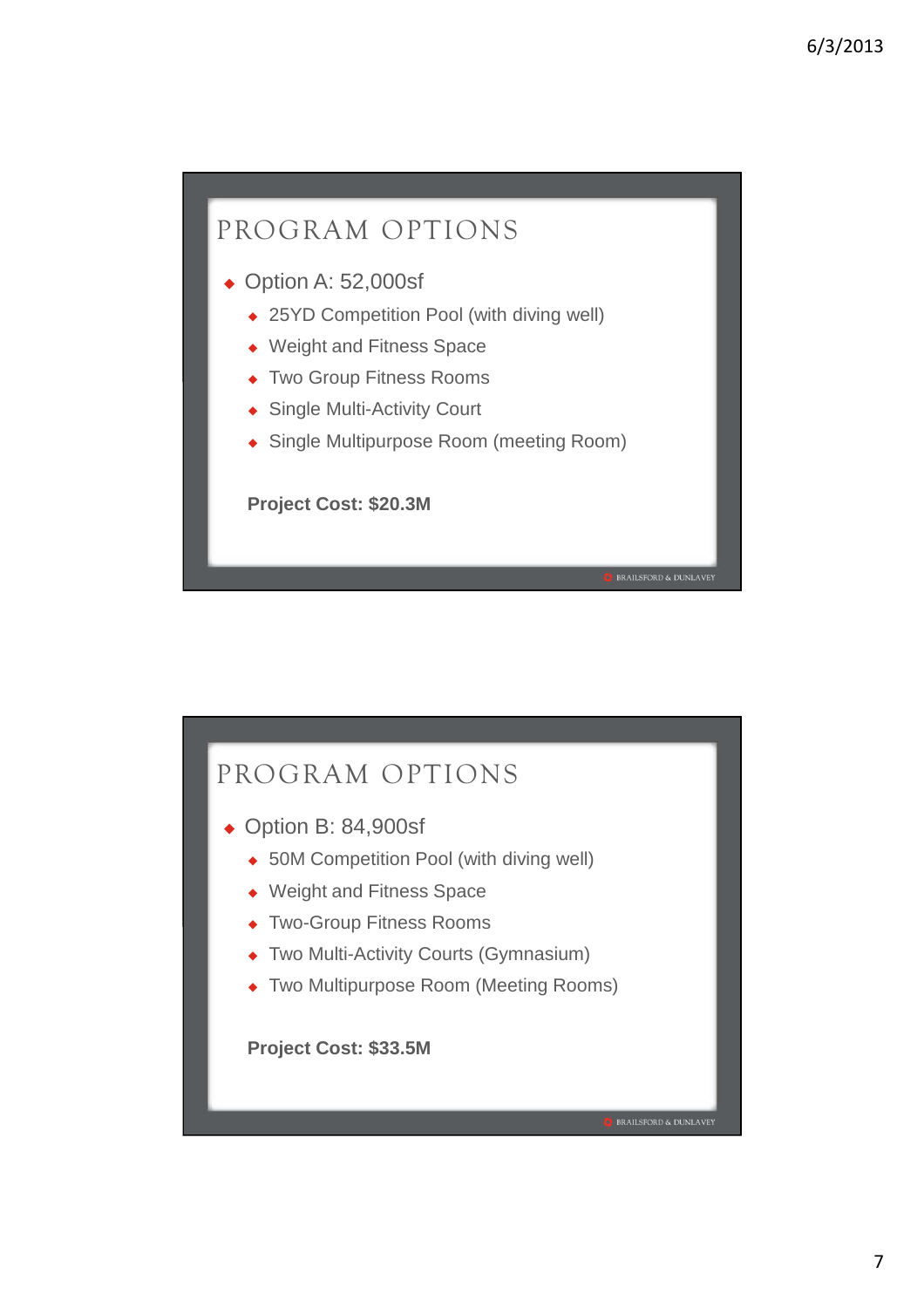#### OPERATING MODEL – Ï FINANCIAL OVERVIEW

- Objective of the model is to develop reliable and realistic operating costs and revenue projections to determine estimated Cost Recovery.
	- – Model relies on benchmark data, information provided by RCC, demographic data, B&D internal research
- Analyze the financial impact of various operating strategies, membership structures and rates, staffing, and other operating assumptions

### MODEL INPUTS

- ◆ Building Program / Hours of Operations
- User Fee Assumptions
- ◆ Operating Revenues
- Operating Expenses
	- Personnel
	- Non-Personnel
- ◆ Net Cost Recovery

· BRAILSFORD & DUNLAVEY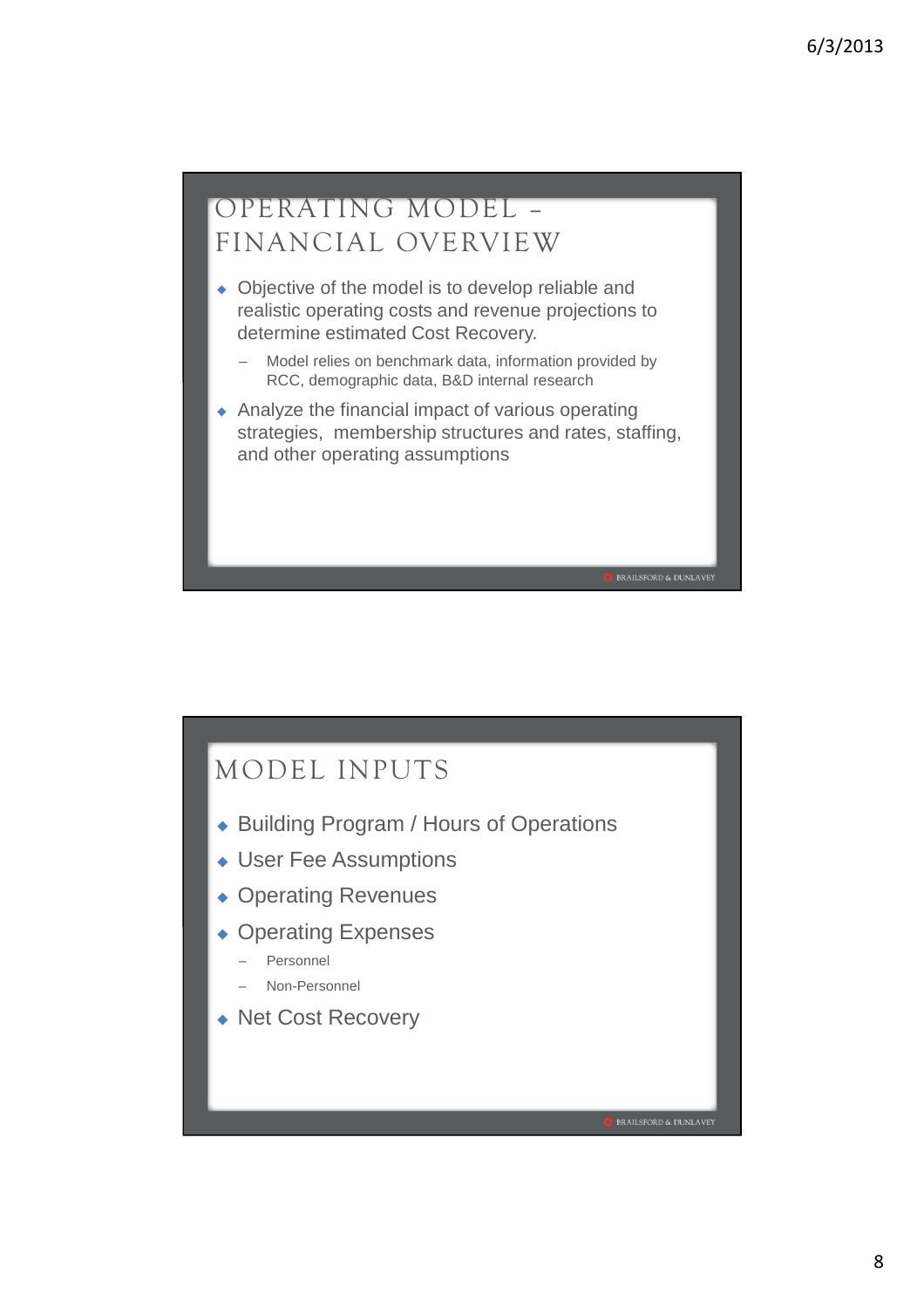

## USER FEE ASSUMPTIONS

|                        |                 | <b>SWIM PASS</b>     |                    |            | <b>FACILITY PASS</b> |                    |
|------------------------|-----------------|----------------------|--------------------|------------|----------------------|--------------------|
| <b>Rate Category</b>   | <b>Low Rate</b> | <b>Moderate Rate</b> | <b>Market Rate</b> | Low Rate   | <b>Moderate Rate</b> | <b>Market Rate</b> |
| <b>Daily Admission</b> |                 |                      |                    |            |                      |                    |
| Adult                  | \$4.00          | \$5.00               | \$6.00             | \$5.25     | \$6.50               | \$7.75             |
| Youth/Student          | \$2.50          | \$3.50               | \$4.50             | \$3.50     | \$4.50               | \$5.50             |
| Senior                 | \$2.50          | \$3.50               | \$4.50             | \$3.50     | \$4.50               | \$5.50             |
| 20 Swim Pass           |                 |                      |                    |            |                      |                    |
| Adult                  | \$65.00         | \$80.00              | \$95.00            | \$81.25    | \$97.50              | \$120.00           |
| Youth                  | \$45.00         | \$60.00              | \$75.00            | \$56.25    | \$70.00              | \$85.00            |
| Senior                 | \$45.00         | \$60.00              | \$75.00            | \$56.25    | \$70.00              | \$85.00            |
| 3 Months               |                 |                      |                    |            |                      |                    |
| <b>Adult Single</b>    | \$110.00        | \$132.00             | \$154.00           | \$137.50   | \$165.00             | \$200.00           |
| Family                 | \$250.00        | \$300.00             | \$350.00           | \$312.50   | \$375.00             | \$450.00           |
| Yearly                 |                 |                      |                    |            |                      |                    |
| Adult Single           | \$380.00        | \$456.00             | \$532.00           | \$475.00   | \$570.00             | \$660.00           |
| Family                 | \$800.00        | \$960.00             | \$1,120.00         | \$1,000.00 | \$1,200.00           | \$1,300.00         |

9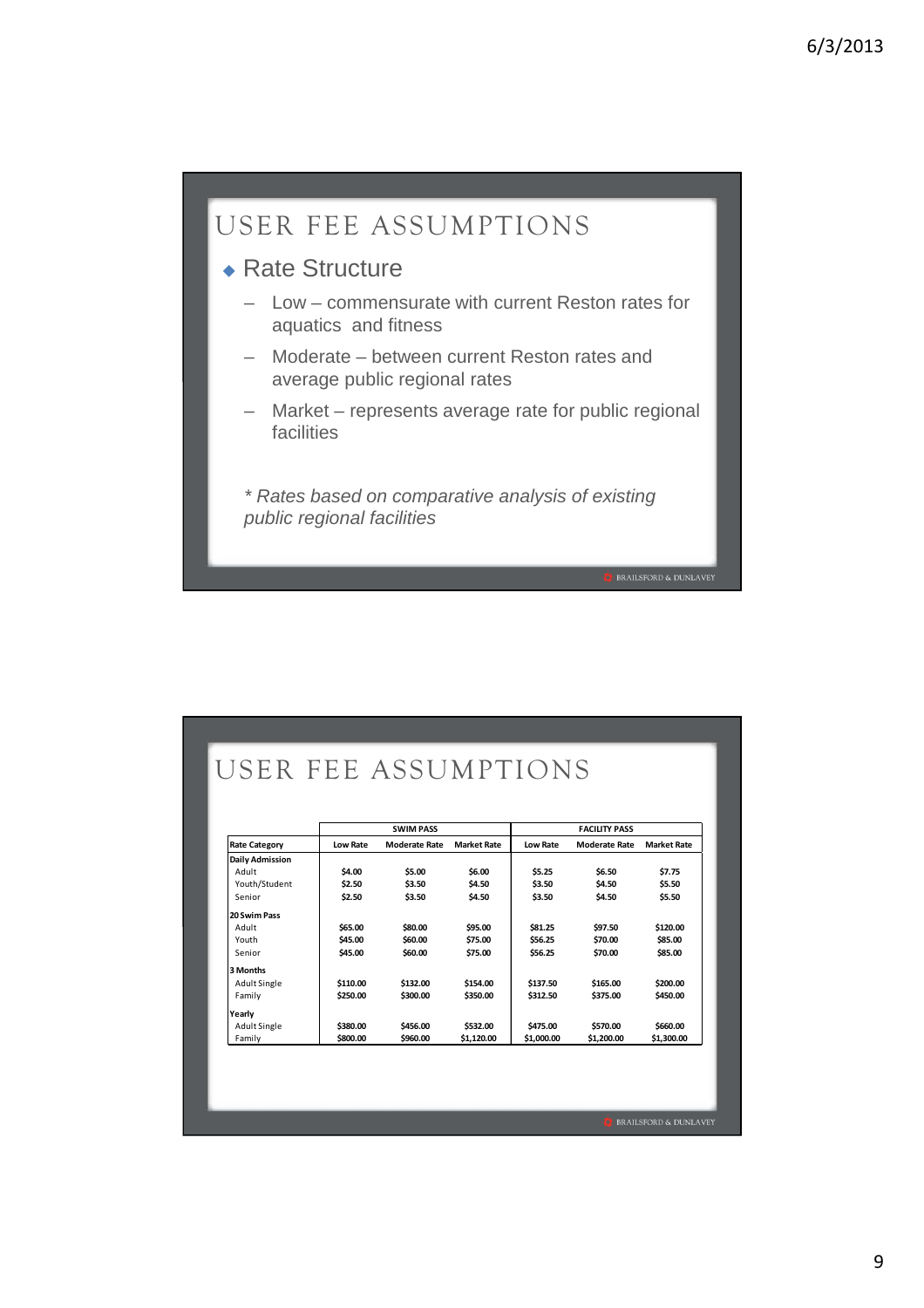

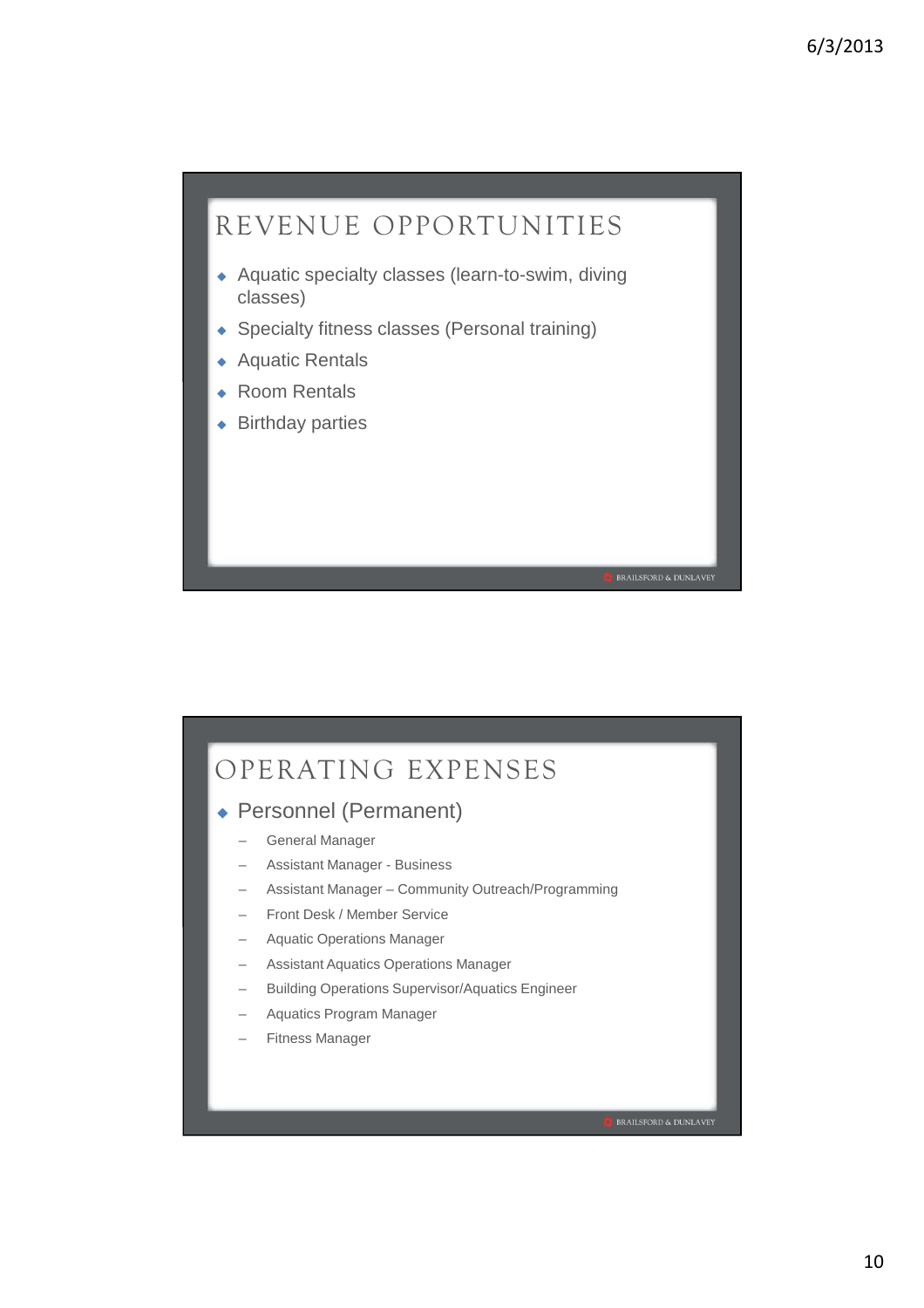

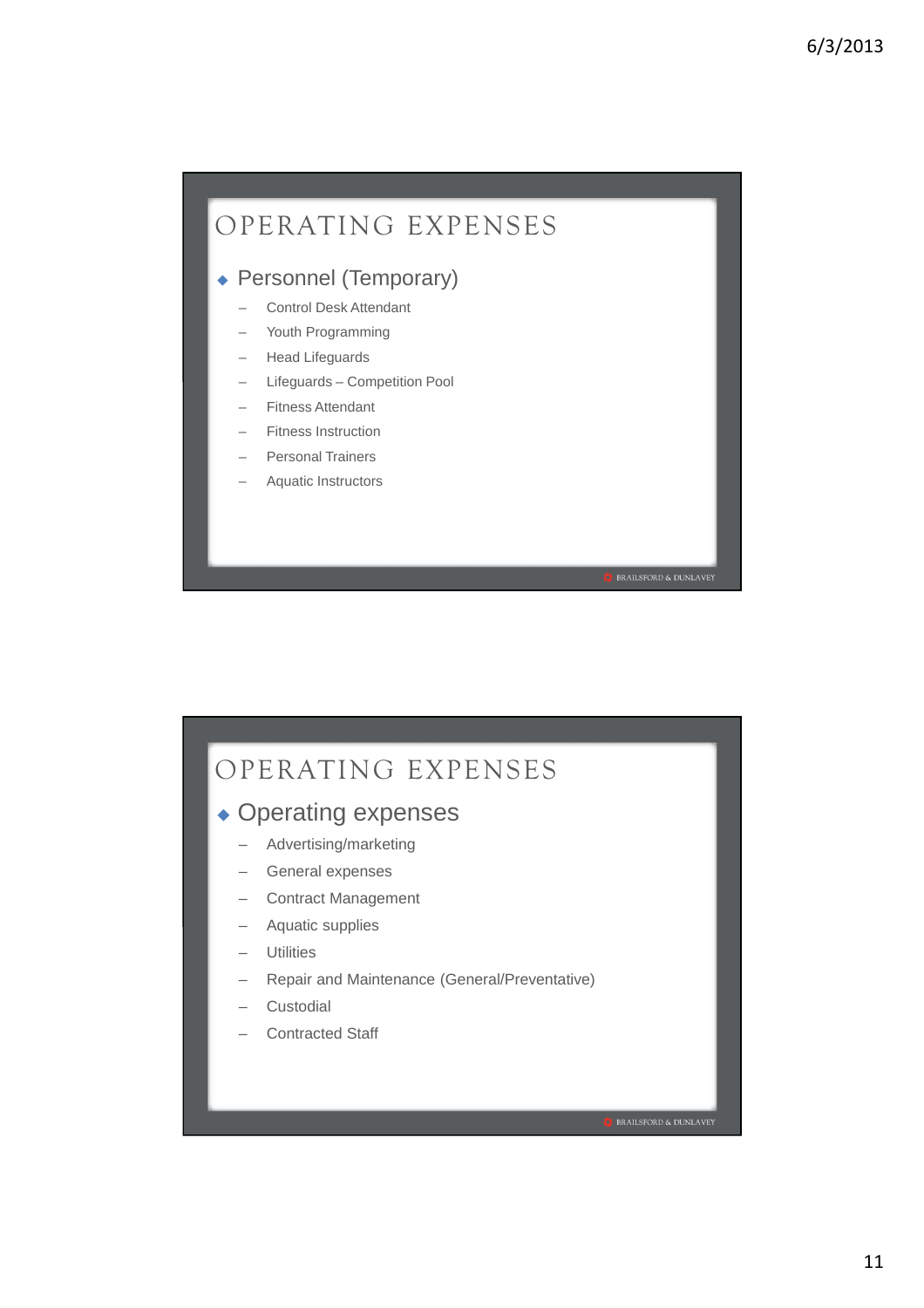## PROJECT ECONOMICS

 $\bullet$  The chart represents the cost recovery for the first ten years based on the varying rate structure – OPTION A

|                   | Low | Moderate | Market |
|-------------------|-----|----------|--------|
| Year 1            | 53% | 59%      | 65%    |
| Year <sub>2</sub> | 55% | 61%      | 67%    |
| Year <sub>3</sub> | 56% | 62%      | 68%    |
| Year 4            | 57% | 63%      | 69%    |
| Year 5            | 57% | 63%      | 69%    |
| Year 6            | 57% | 63%      | 69%    |
| Year 7            | 58% | 64%      | 70%    |
| Year 8            | 58% | 64%      | 70%    |
| Year 9            | 58% | 64%      | 71%    |
| Year 10           | 59% | 65%      | 71%    |

**BRAILSFORD & DUNLAVEY** 

## PROJECT ECONOMICS

 $\bullet$  The chart represents the cost recovery for the first ten years based on the varying rate structure – OPTION B

| Year 1<br>Year 2 | 60% | 66% |     |
|------------------|-----|-----|-----|
|                  |     |     | 73% |
|                  | 61% | 68% | 75% |
| Year 3           | 63% | 69% | 76% |
| Year 4           | 63% | 70% | 77% |
| Year 5           | 63% | 70% | 77% |
| Year 6           | 64% | 71% | 78% |
| Year 7           | 64% | 71% | 78% |
| Year 8           | 65% | 72% | 79% |
| Year 9           | 65% | 72% | 79% |
| Year 10          | 65% | 73% | 80% |